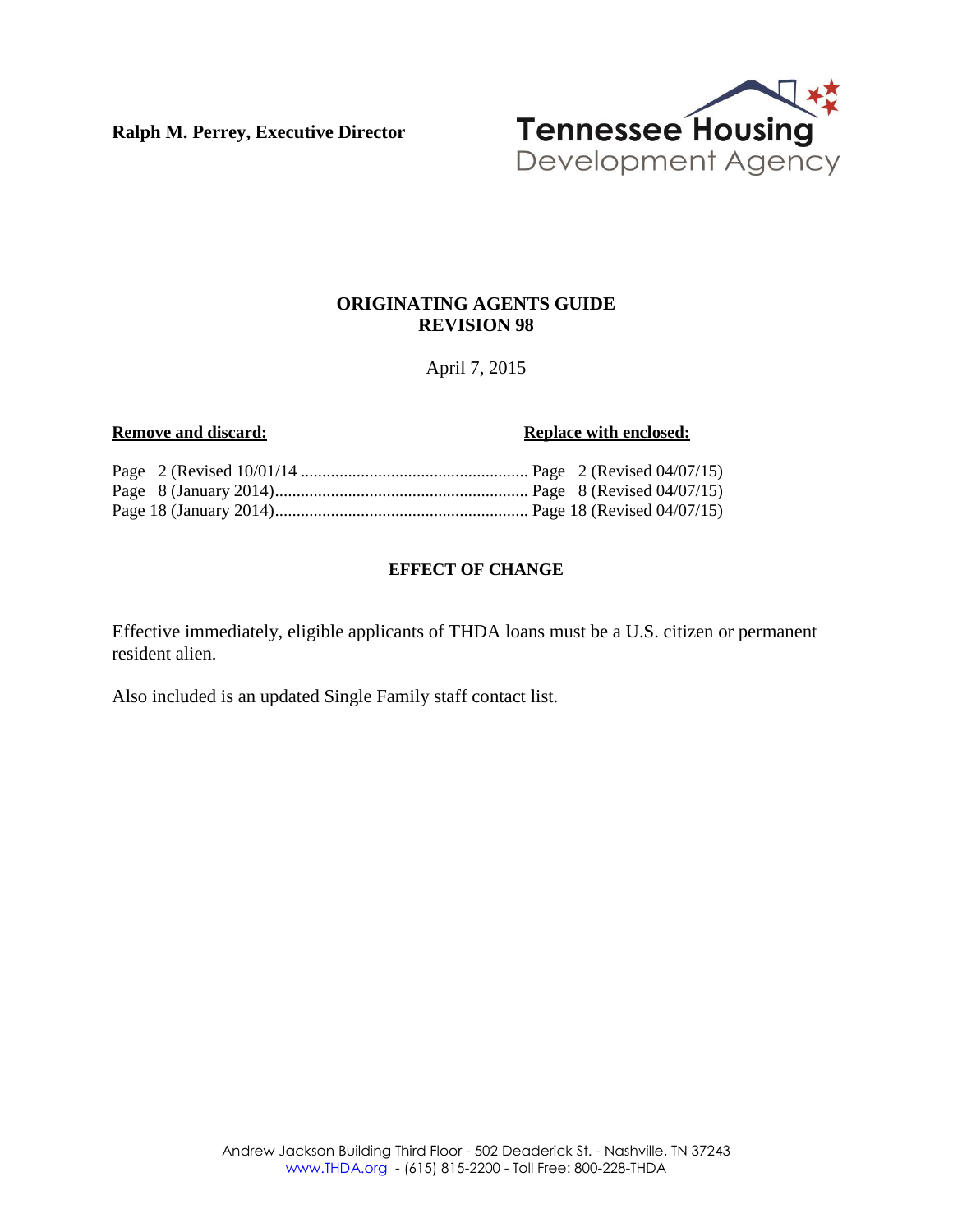

# **Originating Agents Guide**

## JANUARY 2014

Latest Revision: 04/07/15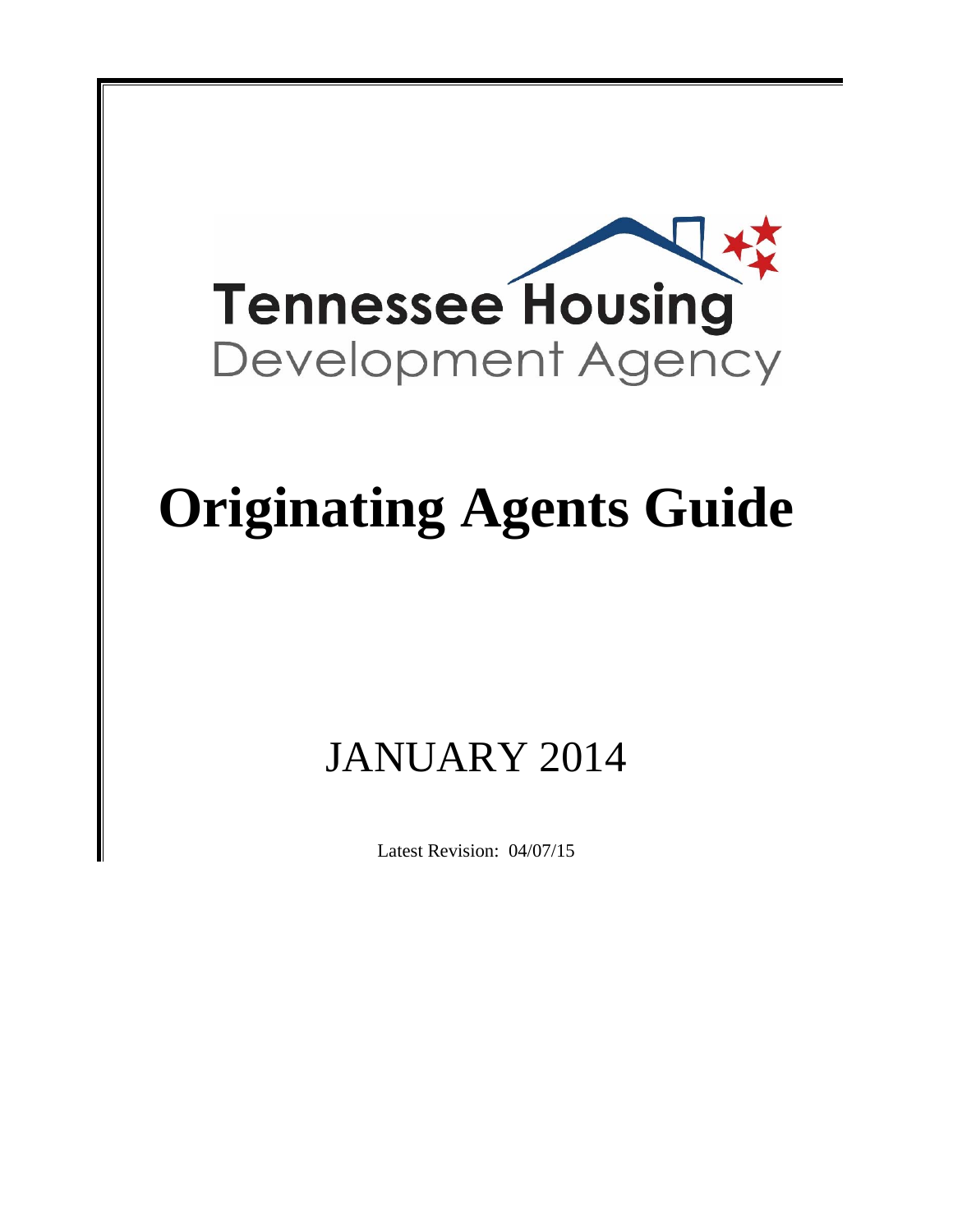| Staff                                                         | Telephone    | <b>Email Address</b> |
|---------------------------------------------------------------|--------------|----------------------|
| Lindsay Hall, Senior Director of Single Family Programs       | 615-815-2080 | lhall@thda.org       |
| Nancy Herndon, Assistant to Senior Director of Single Family  | 615-815-2101 | nherndon@thda.org    |
| Rhonda Ronnow, Director of Loan Operations                    | 615-815-2111 | rronnow@thda.org     |
| Marvene Carey, Loan Production Advisor                        | 615-815-2079 | mcarey@thda.org      |
| Cynthia Peraza, Program Development Coordinator               | 615-815-2112 | cperaza@thda.org     |
| Rhonda Ellis, Mortgage Specialist, Processing                 | 615-815-2103 | rellis@thda.org      |
| Sharon Campbell, Underwriter                                  | 615-815-2088 | scampbell@thda.org   |
| Pam Norris, Underwriter                                       | 615-815-2087 | pnorris@thda.org     |
| Tammy Walker, Underwriter                                     | 615-815-2091 | twalker@thda.org     |
| Lynne Walls, Underwriter                                      | 615-815-2089 | lwalls@thda.org      |
| Sharon Pommer, Servicing Advisor                              | 615-815-2078 | spommer@thda.org     |
| Ginny Boles, Servicing Coordinator                            | 615-815-2097 | gboles@thda.org      |
| Debbie Couch, Servicing Specialist                            | 615-815-2096 | dcouch@thda.org      |
| Steven Lamb, Programs Administrator, Servicing                | 615-815-2083 | slamb@thda.org       |
| Chuck Pickering, Closing Manager                              | 615-815-2086 | cpickering@thda.org  |
| Bonnie Fowler, Closing Coordinator                            | 615-815-2081 | bfowler@thda.org     |
| Caroline Rhodes, Mortgage Specialist, Closing                 | 615-815-2098 | crhodes@thda.org     |
| Sandy Kist, Mortgage Specialist, Closing                      | 615-815-2092 | skist@thda.org       |
| Larisa Stout, KMTH Recertification Manager                    | 615-815-2093 | lstout@thda.org      |
| Jayna Johnson, Homebuyer Education Manager                    | 615-815-2019 | jjohnson@thda.org    |
| Debbie Reeves, Director-Comm. Outreach & Business Development | 626-815-2152 | dreeves@thda.org     |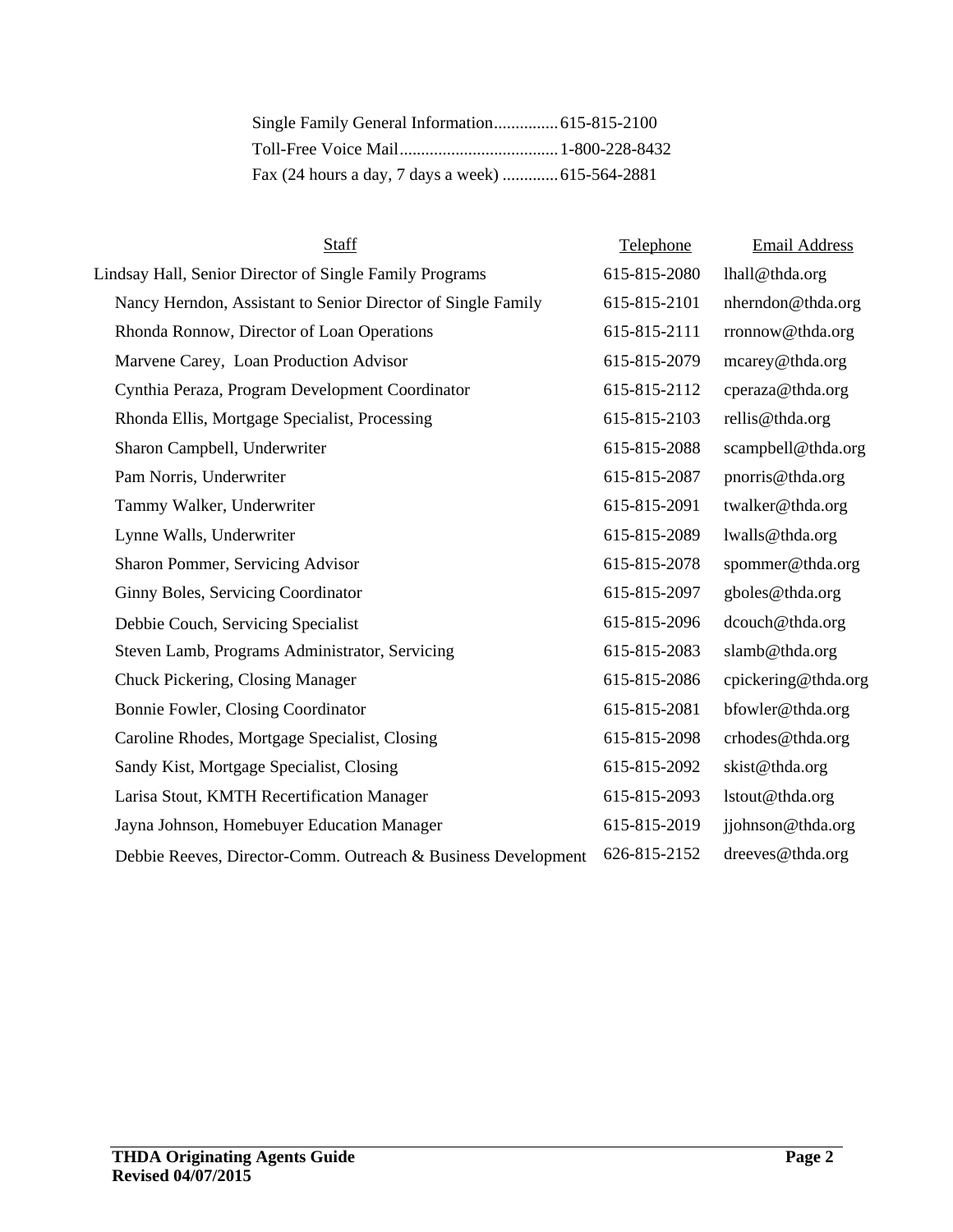### **SECTION 3: QUALIFYING AN APPLICANT TO PARTICIPATE IN THDA LOAN PROGRAMS**

#### **3.1 OVERVIEW**

Before undertaking the typical underwriting process for a proposed THDA loan, first determine whether the Applicant is eligible to participate in the desired THDA loan program. See Section 1.4 for a description of THDA loan programs. If the Applicant does not meet the basic program requirements described in this Section, do not submit the application file to THDA. If the Applicant does not meet the basic program requirements described in this Section, THDA cannot approve the application.

THDA program eligibility requires the following determinations:

- 1. Determine whether the property is within the applicable Acquisition Cost Limit. See Section 3.2.
- 2. Determine whether the Applicant's Household Income is within the applicable Income Limits. See Section 3.3 for information about defining and calculating Household Income.
- 3. Determine whether the Applicant meets the Residence Requirement. See Section 3.4.
- 4. Determine whether the Applicant meets the Three Year Requirement. See Section 3.5 and 3.7.
- 5. Determine whether Applicant meets the New Mortgage Requirement. See Section 3.6.
- 6. Determine whether Applicant is a U.S. citizen or permanent resident alien.

If all of these requirements are not met, do not submit the application file to THDA.

#### **3.2 ACQUISITION COST LIMITS**

#### **A. Defining Acquisition Cost**

Property to be financed with a THDA loan cannot be purchased for an amount that exceeds the applicable Acquisition Cost Limit. Generally, the Acquisition Cost is the total cost of acquiring the property as a completed residential unit.

Usually, the Acquisition Cost is the price specified in the contract between the seller and Applicant for the property, so long as there are no other agreements (written or verbal) for payment of any additional amounts in connection with the purchase or construction of the property. If there are agreements of any kind in addition to the purchase contract, then the Acquisition Cost also includes all other amounts paid in cash or in kind by the Applicant or on behalf of the Applicant in connection with the property.

#### **B. Acquisition Cost Inclusions**

Include the following items in determining Acquisition Cost:

1. The price indicated in an executed sales contract for a proposed, new or existing house and lot that will be conveyed to the Applicant when the THDA loan is closed ("house" includes a manufactured home on a permanent foundation);